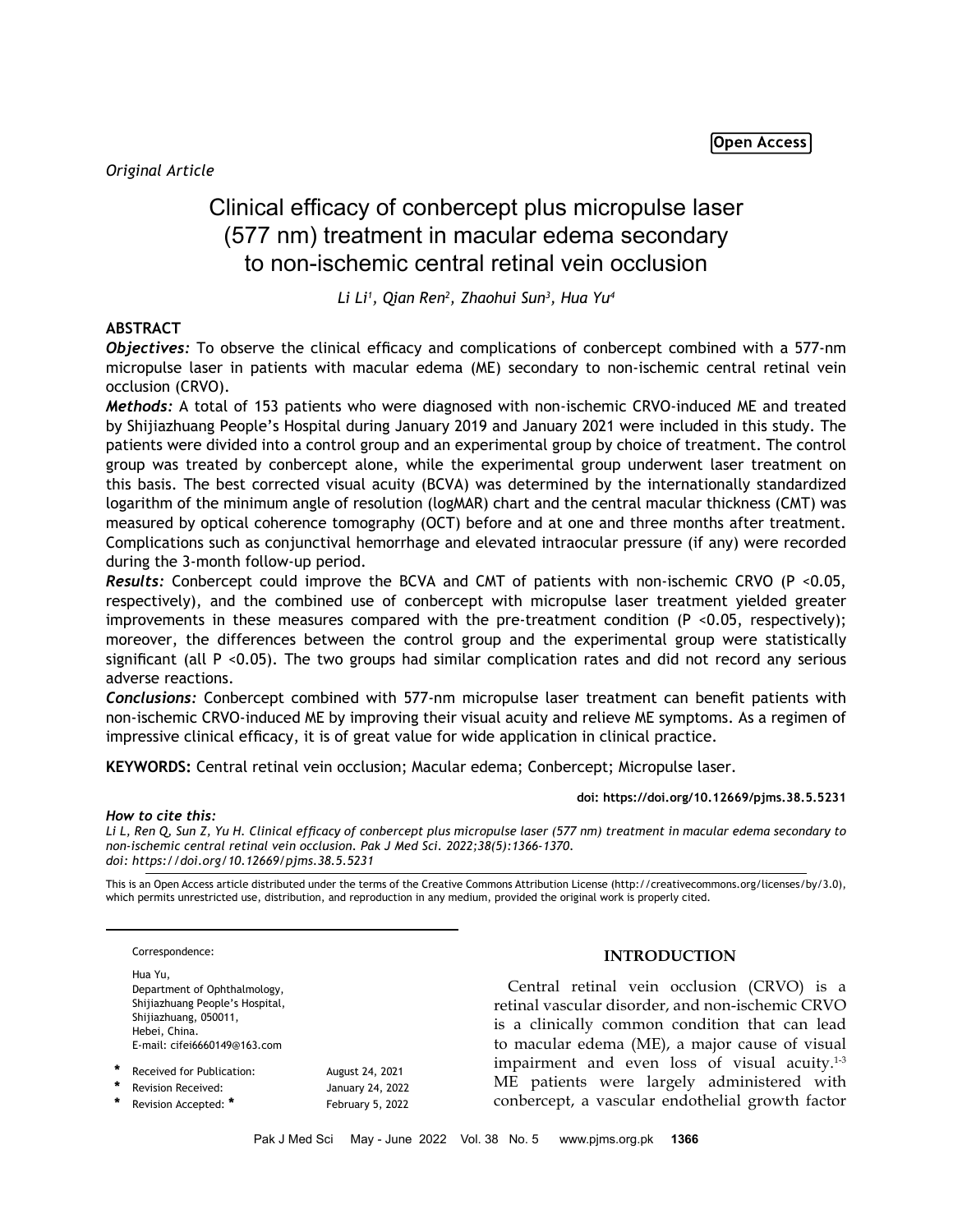(VEGF) inhibitor proven to produce desired therapeutic effect in treating neovascularization in fundus and relieve ME based on a multiple-dosing regimen.4-6

Micropulse laser treatment is a novel minimally invasive approach that helps improve retinal pigment epithelial function and reduce ME by acting on the retinal pigment epithelium, without causing any pain, severe injury or damage to visual function.7-9 In this study, a regimen combining conbercept with a 577-nm micropulse laser to treat non-ischemic CRVO-induced ME was introduced to observe its efficacy and complications.

## **METHODS**

This study included 153 patients with nonischemic CRVO-induced ME from Shijiazhuang People's Hospital during January 2019 and January 2021 who were assigned to a control group and an experimental group according to their treatment strategies. The sample size required for each group was calculated by the 1641.4

formula 
$$
n = \frac{1641.4\lambda}{(\sin^{-1}\sqrt{p_{\text{max}} - \sin^{-1}\sqrt{p_{\text{min}}})^2}}
$$
. The control

group was treated with conbercept alone, while the experimental group was given conbercept in combination with laser treatment. This study has been approved by the Ethics Committee of Shijiazhuang People's Hospital. The control group (n =78) was comprised of 43 males and 35 females, with the mean age of  $(46.23 \pm 9.59)$  years (range: 31-58 years) and the mean course of disease of (6.01 ±3.16) months (range: 1-11 months). The experimental group (n =75) consisted of 38 males and 37 females, with the mean age of (44.45 ±10.67) years (range: 29-60 years) and the mean course of disease of  $(5.94 \pm 3.02)$  months (range: 1-11 months). General information did not differ significantly between the two groups  $(P > 0.05)$ .

*Ethical Approval:* The study was approved by the Institutional Ethics Committee of Shijiazhuang People's Hospital on May 15, 2019 (No.[2019]051), and written informed consent was obtained from all participants.

# *Inclusion Criteria:*

- A patient was rendered eligible for this study if he/she
- Was confirmed to have non-ischemic CRVO accompanied with ME based on hemorheological analysis, fluorescein angiography of the ocular fundus and optical coherence tomography  $(OCT);$
- Was not allergic to conbercept;
- Had clear dioptric media and was suitable for laser treatment;
- Showed good patient compliance and had no surgical contraindication.

# *Exclusion Criteria:*

- A patient was excluded if he/she
- Was pregnant or breastfeeding;
- Had recently received vitrectomy;
- Had diabetic optic neuropathy; 4) had mental disorders or any other diseases suggesting intolerance of surgical treatment.

*Control Group:* Each patient in the control group was administered with conbercept (Chengdu Kanghong Biotechnology Co., Ltd., G.Y.ZH. Zi S20130012) solely. Following standard preparation and anesthesia, the patient was placed in the supine position. Sterilization and draping was performed in the conventional manner. The eyelid was kept open using an eye speculum to wash the conjunctival sac with 0.9% injectable sodium chloride. Conbercept (0.05 mL) was carefully injected into the vitreous cavity in a vertical direction at the sclera 3.5 mm from the conjunctiva. After that, the site of injection was pressed with a wet cotton swab for seconds, followed by pressure dressing with sterile gauze, which was removed the next day. Then, the patient was prescribed with levofloxacin eye drops, four times daily for three days.

*Experimental Group:* In addition to injection with conbercept, the experimental group received 577-nm micropulse laser treatment using a laser system (Iridex Corp., USA) with the micropulse laser mode, in which the spot size was between 100-200 μm and the exposure duration was 0.2 s. Procedures: Semicircular photocoagulation was performed upward or downward at 500- 750 μm from the central foveola of the macula. Quadrant photocoagulation with conventional 557-nm continuous-wave lasers was applied to the affected area. For smaller lesions, quadrant photocoagulation and macular micropulse laser treatment were conducted simultaneously; for larger lesions, quadrant photocoagulation was initiated following macular micropulse laser treatment.

*Outcome Measures:* The best corrected visual acuity (BCVA) was determined by the internationally standardized logarithm of the minimum angle of resolution (logMAR) chart and the central macular thickness (CMT) was measured by optical coherence tomography (OCT) before and at one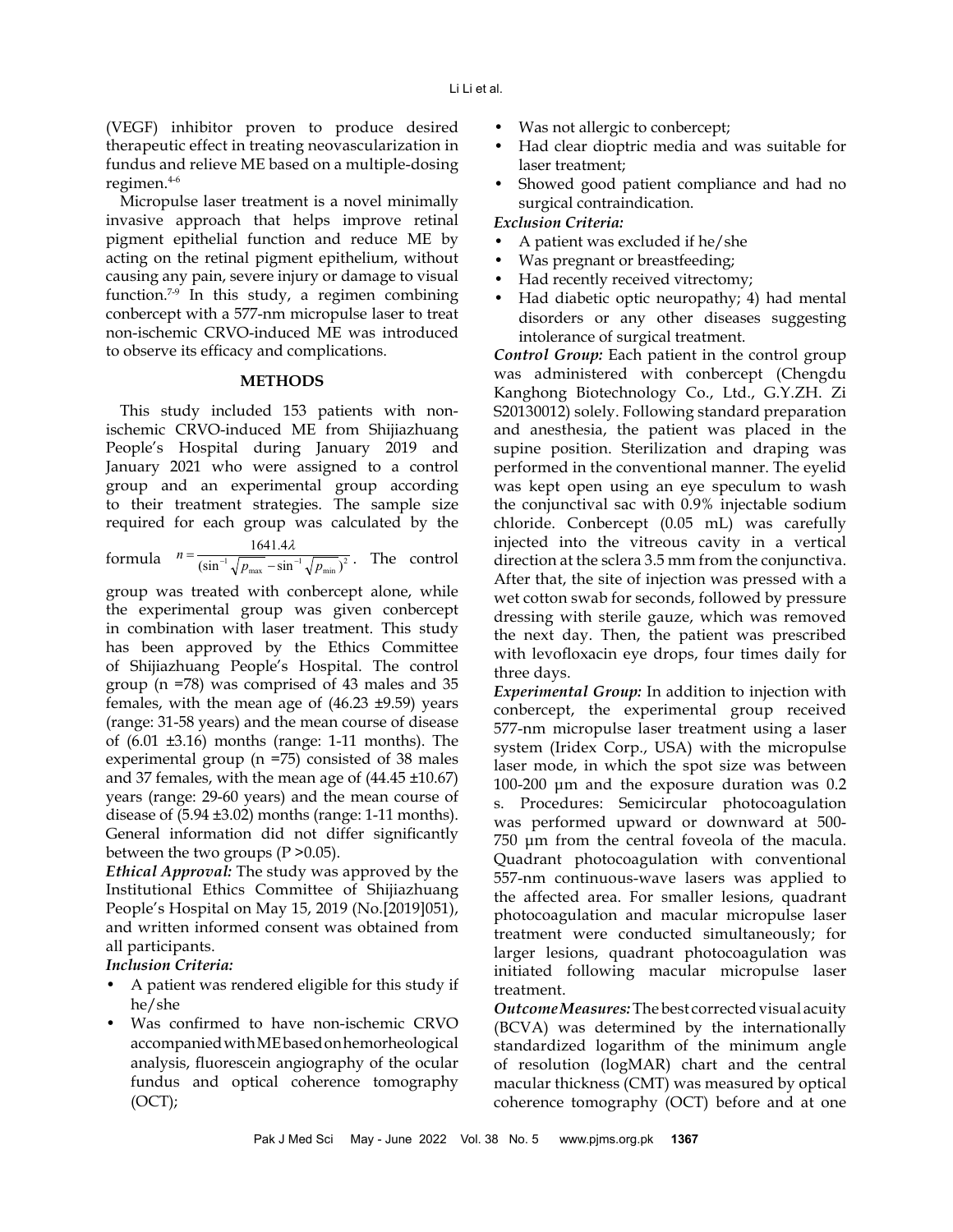#### Treatment of Non-Ischemic Central Retinal Vein Occlusion

| Group              | Number of<br>Patients | <i>Before</i><br><i>Treatment</i> | 1 Month after<br><i>Treatment</i> | 3 Month after<br><i>Treatment</i> |  |
|--------------------|-----------------------|-----------------------------------|-----------------------------------|-----------------------------------|--|
| Control group      | 78                    | $0.29 \pm 0.04$                   | $0.38 \pm 0.02^*$                 | $0.42 \pm 0.03*$                  |  |
| Experimental group | 75                    | $0.3 \pm 0.03$                    | $0.42\pm0.03*$ #                  | $0.46 \pm 0.02$ *#                |  |

Table-I: Comparison of visual acuity improvement between the two groups.

\*P <0.05 compared with the pre-treatment condition; #P <0.05 compared with the control group.

and three months after treatment. Complications such as conjunctival hemorrhage and elevated intraocular pressure (if any) were recorded during the 3-month follow-up period.

*Statistical Analysis:* The software SPSS19.0 was used for statistical analysis. Enumeration data were expressed by percentage (%) and intergroup comparison was examined by the contingency table chi-square test. Measurement data were represented by (x±s) and analyzed by the paired sample t-test. Statistical significance was set at P  $< 0.05$ .

## **RESULTS**

The two groups showed no significant difference in BCVA (P >0.05) and experienced marked improvement in BCVA one and three months after treatment (P <0.05, respectively). Moreover, greater improvement was observed in the experimental group when compared with the control group (P <0.05) (Table-I).

Before treatment, the two groups showed no significant difference in CMT (P > 0.05). After one and three months of treatment with conbercept or conbercept plus micropulse lasers, CMT was reduced in both groups compared with the pre-treatment level (P <0.05, respectively), and the differences between the two groups were statistically significant (P <0.05, respectively) (Table-II).

Complications that occurred during the course of treatment mainly included conjunctival hemorrhage and elevated intraocular pressure; complication rates were low in both groups, and the difference between the two groups lacked statistical significance (P >0.05) (Table-III).

## **DISCUSSION**

CRVO is a clinically common vessel occlusion of the ocular fundus that can be caused by numerous factors. The disease usually affects one eye only and mostly occurs in patients with glaucoma. CRVO is generally manifested by diffuse flame-shaped and splinter hemorrhage in the retina at the ocular fundus, and sometimes occurs in parallel with cystoid ME or secondary neovascular glaucoma.1-3 CRVO patients are at high risk of retinal hemorrhage and ME, which are leading causes of decreased vision.1-3,10 As a serious complication of non-ischemic CRVO, ME

| Table-II: Comparison of Civi I improvement between the two groups. |                       |                                   |                                   |                                   |  |
|--------------------------------------------------------------------|-----------------------|-----------------------------------|-----------------------------------|-----------------------------------|--|
| Group                                                              | Number of<br>Patients | <i>Before</i><br><i>Treatment</i> | 1 Month after<br><i>Treatment</i> | 3 Month after<br><i>Treatment</i> |  |
| Control group                                                      | 78                    | 559.45±9.24                       | 383.65±14.37*                     | 272.18±14.02*                     |  |
| Experimental group                                                 | 75                    | 560.96±11.14                      | $247.51 \pm 13.22$ *#             | $221.56 \pm 10.84$ *#             |  |

Table-II: Comparison of CMT improvement between the two groups.

\*P <0.05 compared with the pre-treatment condition; #P <0.05 compared with the control group.

Table-III: Comparison of complication rate (%) between the two groups.

| Group         |                    | Number of<br>Patients | Conjunctival<br>Hemorrhage | Elevated Intraocular<br>Pressure | Complication<br>Rate |  |
|---------------|--------------------|-----------------------|----------------------------|----------------------------------|----------------------|--|
| Control group |                    | 78                    | 2(2.56)                    | 3(3.84)                          | 5(6.41)              |  |
|               | Experimental group | 75                    | 2(2.67)                    | 2(2.67)                          | 4(5.33)              |  |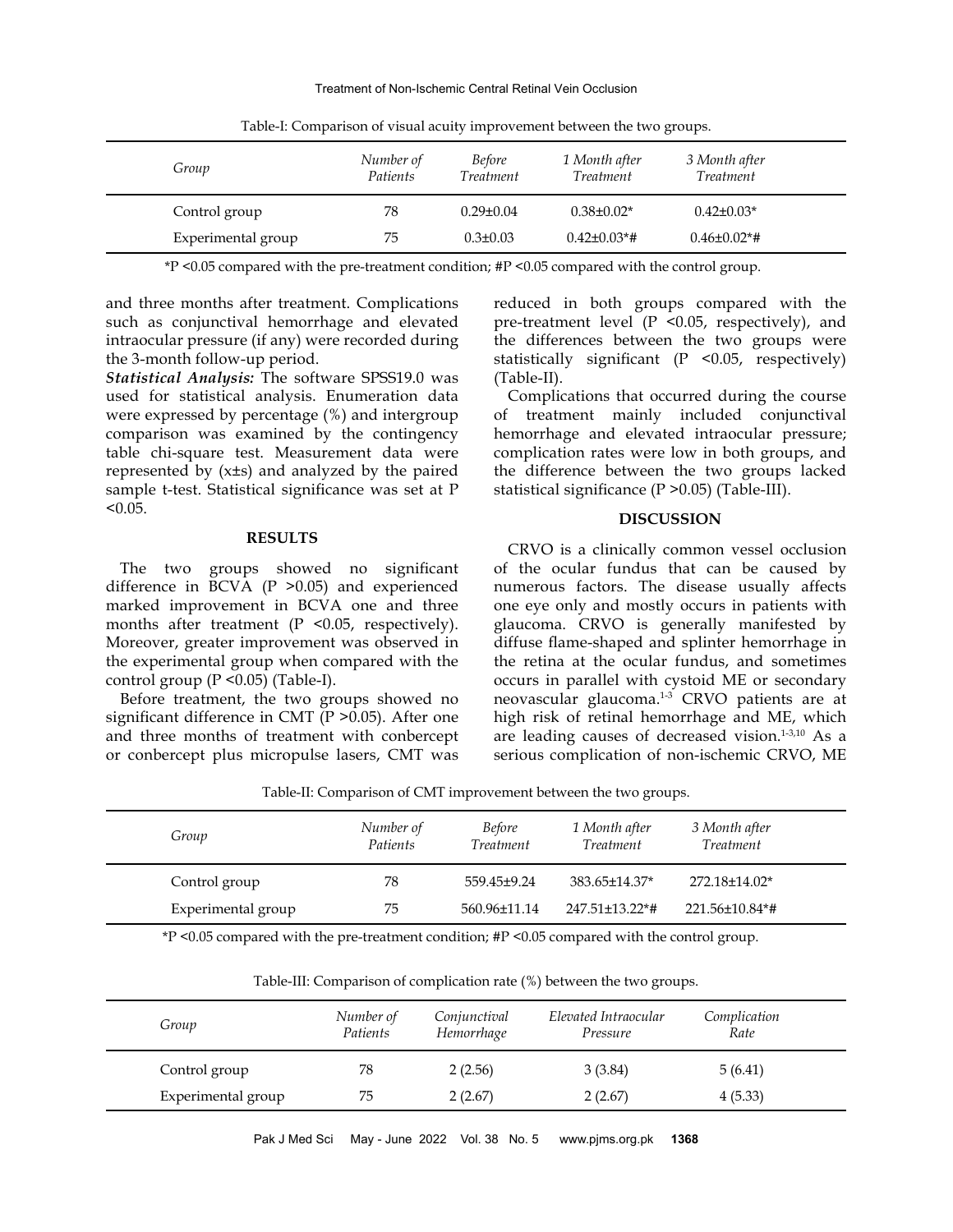can induce cell apoptosis and retinal fibrosis in the long run if the patient cannot receive appropriate treatment in a timely manner, which can lead to irreversible visual impairment and adversely affect the quality of life. $10,11$  The pathogenesis of CRVO-induced ME is still unclear and yet, it is generally believed to be closely associated with damage to the blood-retinal barrier. CRVO brings structural and functional changes to the retinal capillaries and damages the blood-retinal barrier by inducing varying degrees of hypoxia in the retina, eventually leading to retinal edema as macromolecules pass through the capillaries into the retina.1-3,10,11 Hypoxia and ischemia in the retina can increase VEGF expression, promote vasopermeability and result in ME, which entails a risk of loss of visual acuity.11-13

CRVO is treated in the principle of controlling bleeding and ME as well as prevention and control of complications through intravitreal injection of drugs, laser treatment and surgery.<sup>1-3</sup> Conbercept, a self-developed anti-VEGF agent in China, is essentially a recombinant fusion protein that inhibits neovascularization by acting on VEGFs through specific binding to prevent them from binding to their receptors (VEGFRs). Conbercept not only enables extensive inhibition of neovascularization and inflammatory response but also reduces damage to retinal capillary endothelial cells, effusion and retinal edema, thereby inhibiting capillary leak, resolving retinal and macular edema and improving visual acuity.<sup>4-6</sup> Results of our study also showed that conbercept could effectively improve the BCVA and CMT of patients with nonischemic CRVO, which was similar to the results of previous studies. Studies have demonstrated that intravitreal injection of conbercept has satisfactory short-term efficacy and safety in treating secondary ME; however, the recurrence rate is relatively high and multiple injections are required, which brings a heavy financial burden and physical pain to patients.<sup>14,15</sup>

The 577-nm wavelength yellow micropulse laser is widely used in clinical practice because of its advantages such as low light scattering, negligible xanthophyll absorption and excellent combined absorption by melanin and oxyhemoglobin. Moreover, this high-frequency continuous-wave laser can accurately act on the retinal pigment epithelium without affecting the choroid membrane or neuroepithelium. In addition, it is effective in preventing formation

of scars and neovascularization. Therefore, this technique is ideal for patients with non-ischemic CRVO-induced ME and is shown to yield better outcomes when used in combination with anti-VEGF agents.<sup>9,16</sup> In a prospective study of patients with diabetic macular edema who did not respond to anti-VEGF therapy, micropulsed laser therapy improved BCVA and CMT in patients with anti-VEGF-resistant diabetes.17 The results of Bougatsou P et al.18 also showed that micropulse laser has a significant role in the treatment of non-centrally involved and clinically significant macular edema. Our results also found that conbercept combined with micropulsed laser therapy was more effective in improving BCVA and CMT in patients with nonischemic CRVO, which was similar to the results of previous studies. In another prospective study, $19$ 23 eyes (33 eyes) with treatment-naïve or refractory DME were treated with high-density micropulses using the Easy Ret 577 semiconductor laser for three months, and no significant improvement in BCVA or macular thickness was observed. This was not consistent with the conclusion of our study. This difference may be related to the small sample size included in their study or the refractory cases of their study subjects. Notably, in our study, complication rates were similar in both settings, and no serious adverse reaction was observed.

*Limitations of the study:* The number of subjects included in this study was limited, so the conclusions drawn may not be very convincing. In addition, this study was a retrospective study with limited data integrity and homogeneity. It is necessary to further design a randomized controlled trial to verify the conclusions of this study.

## **CONCLUSION**

Conbercept plus 577-nm micropulse laser treatment as a combined regimen for patients with non-ischemic CRVO-induced ME can markedly relieve ME symptoms and improve visual acuity. Considering its clinical efficacy, the regimen is of enormous value in clinical practice.

## *Conflicts of interest:* None

*Source of funding:* This study is supported by the Key Research and Development project of Hebei Province (20377739D); and the Medical and Science Research Project of Hebei Province (20200157).